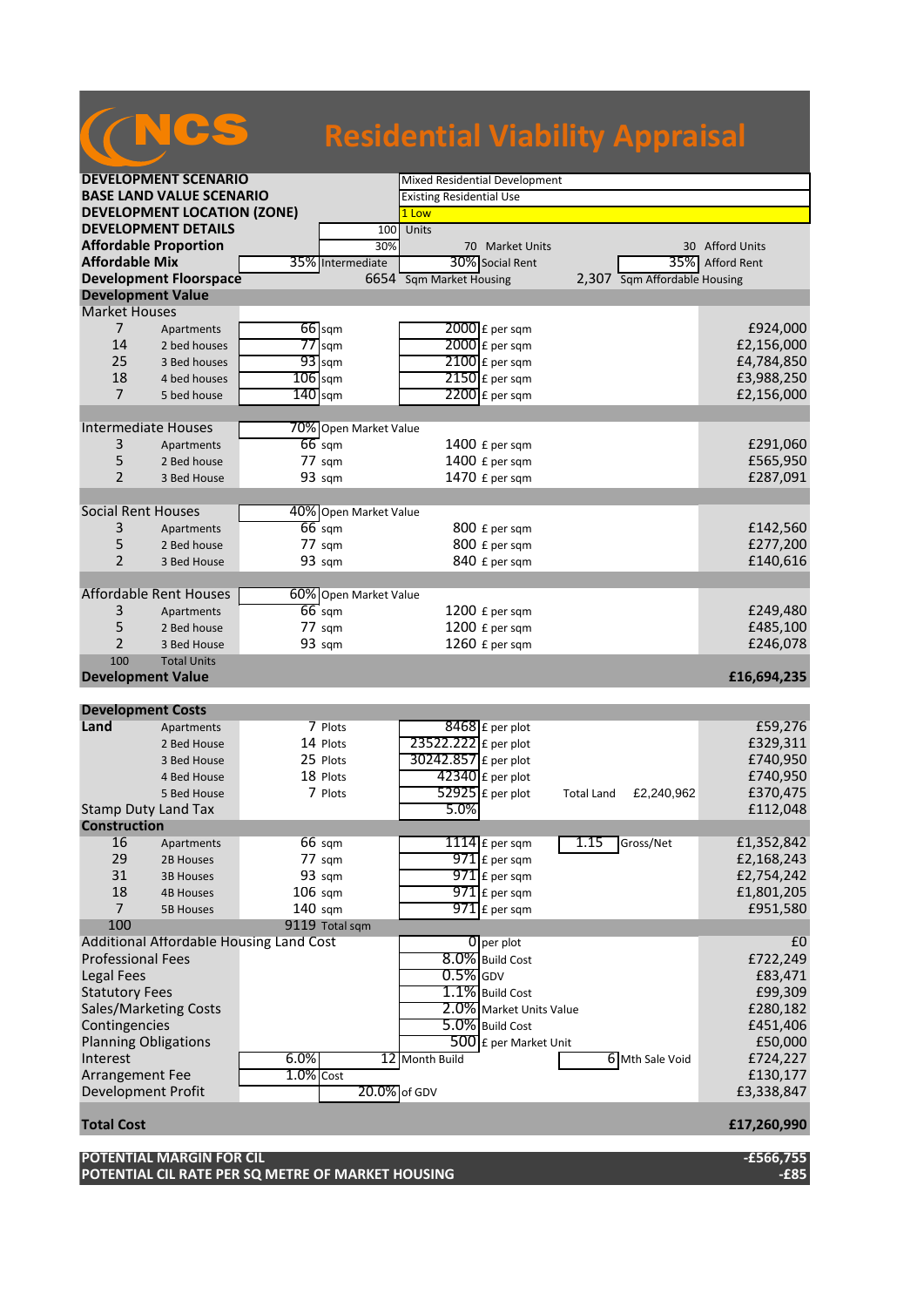## **Residential Viability Appraisal**

| <b>DEVELOPMENT SCENARIO</b>        |                                         |              |                         | Mixed Residential Development   |                     |                              |            |                    |  |
|------------------------------------|-----------------------------------------|--------------|-------------------------|---------------------------------|---------------------|------------------------------|------------|--------------------|--|
| <b>BASE LAND VALUE SCENARIO</b>    |                                         |              |                         | <b>Existing Residential Use</b> |                     |                              |            |                    |  |
| <b>DEVELOPMENT LOCATION (ZONE)</b> |                                         |              |                         | 2 Medium                        |                     |                              |            |                    |  |
| <b>DEVELOPMENT DETAILS</b><br>100  |                                         |              | Units                   |                                 |                     |                              |            |                    |  |
| <b>Affordable Proportion</b>       |                                         |              | 30%                     |                                 | 70 Market Units     |                              |            | 30 Afford Units    |  |
| <b>Affordable Mix</b>              |                                         |              | 35% Intermediate        |                                 | 30% Social Rent     |                              | 35%        | <b>Afford Rent</b> |  |
| <b>Development Floorspace</b>      |                                         |              | 6654 Sqm Market Housing |                                 |                     | 2,307 Sqm Affordable Housing |            |                    |  |
| <b>Development Value</b>           |                                         |              |                         |                                 |                     |                              |            |                    |  |
| <b>Market Houses</b>               |                                         |              |                         |                                 |                     |                              |            |                    |  |
| $\overline{7}$                     | Apartments                              |              | $66$ sqm                |                                 | 2700 £ per sqm      |                              |            | £1,247,400         |  |
| 14                                 | 2 bed houses                            |              | $77$ sqm                |                                 | $2700$ $E$ per sqm  |                              |            | £2,910,600         |  |
| 25                                 | 3 Bed houses                            |              | $93$ sqm                |                                 | $2775$ $f$ per sqm  |                              |            | £6,322,838         |  |
| 18                                 | 4 bed houses                            | $106$ sqm    |                         |                                 | $2900$ £ per sqm    |                              |            | £5,379,500         |  |
| $\overline{7}$                     | 5 bed house                             | $140$ sqm    |                         |                                 | $3015$ £ per sqm    |                              |            | £2,954,700         |  |
|                                    |                                         |              |                         |                                 |                     |                              |            |                    |  |
| <b>Intermediate Houses</b>         |                                         |              | 70% Open Market Value   |                                 |                     |                              |            |                    |  |
| 3                                  | Apartments                              |              | $66$ sqm                |                                 | 1890 £ per sqm      |                              |            | £392,931           |  |
| 5                                  | 2 Bed house                             |              | 77 sqm                  |                                 | 1890 £ per sqm      |                              |            | £764,033           |  |
| $\overline{2}$                     | 3 Bed House                             |              | 93 sqm                  |                                 | 1942.5 £ per sqm    |                              |            | £379,370           |  |
|                                    |                                         |              |                         |                                 |                     |                              |            |                    |  |
| <b>Social Rent Houses</b>          |                                         |              | 40% Open Market Value   |                                 |                     |                              |            |                    |  |
| 3                                  | Apartments                              |              | $66$ sqm                |                                 | 1080 £ per sqm      |                              |            | £192,456           |  |
| 5                                  | 2 Bed house                             |              | 77 sqm                  |                                 | 1080 £ per sqm      |                              |            | £374,220           |  |
| $\overline{2}$                     | 3 Bed House                             |              | 93 sqm                  |                                 | 1110 £ per sqm      |                              |            | £185,814           |  |
|                                    |                                         |              |                         |                                 |                     |                              |            |                    |  |
|                                    | <b>Affordable Rent Houses</b>           |              | 60% Open Market Value   |                                 |                     |                              |            |                    |  |
| 3                                  | Apartments                              |              | $66$ sqm                |                                 | 1620 £ per sqm      |                              |            | £336,798           |  |
| 5                                  | 2 Bed house                             |              | 77 sqm                  |                                 | 1620 £ per sqm      |                              |            | £654,885           |  |
| $\overline{2}$                     | 3 Bed House                             |              | 93 sqm                  |                                 | 1665 £ per sqm      |                              |            | £325,175           |  |
| 100                                | <b>Total Units</b>                      |              |                         |                                 |                     |                              |            |                    |  |
| <b>Development Value</b>           |                                         |              |                         |                                 |                     |                              |            | £22,420,719        |  |
|                                    |                                         |              |                         |                                 |                     |                              |            |                    |  |
| <b>Development Costs</b>           |                                         |              |                         |                                 |                     |                              |            |                    |  |
| Land                               | Apartments                              |              | 7 Plots                 |                                 | $17544$ £ per plot  |                              |            | £122,808           |  |
|                                    | 2 Bed House                             |              | 14 Plots                | 48733.333 £ per plot            |                     |                              |            | £682,267           |  |
|                                    | 3 Bed House                             |              | 25 Plots                | 62657.143 £ per plot            |                     |                              |            | £1,535,100         |  |
|                                    | 4 Bed House                             |              | 18 Plots                |                                 | $87720$ £ per plot  |                              |            | £1,535,100         |  |
|                                    | 5 Bed House                             |              | 7 Plots                 |                                 | $109650$ £ per plot | <b>Total Land</b>            | £4,642,825 | £767,550           |  |
| <b>Stamp Duty Land Tax</b>         |                                         |              |                         | 5.0%                            |                     |                              |            | £232,141           |  |
| <b>Construction</b>                |                                         |              |                         |                                 |                     |                              |            |                    |  |
| 16                                 | Apartments                              |              | 66 sqm                  |                                 | 1114 $f$ per sqm    | 1.15                         | Gross/Net  | £1,352,842         |  |
| 29                                 | 2B Houses                               |              | 77 sgm                  |                                 | 971 £ per sqm       |                              |            | £2,168,243         |  |
| 31                                 | <b>3B Houses</b>                        |              | 93 sqm                  |                                 | 971 £ per sqm       |                              |            | £2,754,242         |  |
| 18                                 | <b>4B Houses</b>                        | $106$ sqm    |                         |                                 | $971$ £ per sqm     |                              |            | £1,801,205         |  |
| $\overline{7}$                     | <b>5B Houses</b>                        | 140 sqm      |                         |                                 | 971 £ per sqm       |                              |            | £951,580           |  |
| 100                                |                                         |              | 9119 Total sqm          |                                 |                     |                              |            |                    |  |
|                                    | Additional Affordable Housing Land Cost |              |                         | 14620 per plot                  |                     |                              |            | £438,600           |  |
| <b>Professional Fees</b>           |                                         |              |                         |                                 | 8.0% Build Cost     |                              |            | £722,249           |  |
| <b>Legal Fees</b>                  |                                         |              |                         | $0.5\%$ GDV                     |                     |                              |            | £112,104           |  |
| <b>Statutory Fees</b>              |                                         |              |                         | 1.1% Build Cost                 |                     |                              | £99,309    |                    |  |
| Sales/Marketing Costs              |                                         |              | 2.0% Market Units Value |                                 |                     | £376,301                     |            |                    |  |
| Contingencies                      |                                         |              | 5.0% Build Cost         |                                 |                     | £473,336                     |            |                    |  |
| <b>Planning Obligations</b>        |                                         |              |                         | 500 £ per Market Unit           |                     |                              | £50,000    |                    |  |
| Interest<br>6.0%                   |                                         |              | 12 Month Build          |                                 |                     | 6 Mth Sale Void              | £988,599   |                    |  |
| Arrangement Fee                    |                                         | $1.0\%$ Cost |                         |                                 |                     |                              |            | £161,250           |  |
| Development Profit                 |                                         |              | 20.0% of GDV            |                                 |                     |                              |            | £4,484,144         |  |
|                                    |                                         |              |                         |                                 |                     |                              |            |                    |  |
| £21,808,968<br><b>Total Cost</b>   |                                         |              |                         |                                 |                     |                              |            |                    |  |
|                                    |                                         |              |                         |                                 |                     |                              |            |                    |  |

**POTENTIAL MARGIN FOR CIL £611,751 POTENTIAL CIL RATE PER SQ METRE OF MARKET HOUSING £92**

(NCS